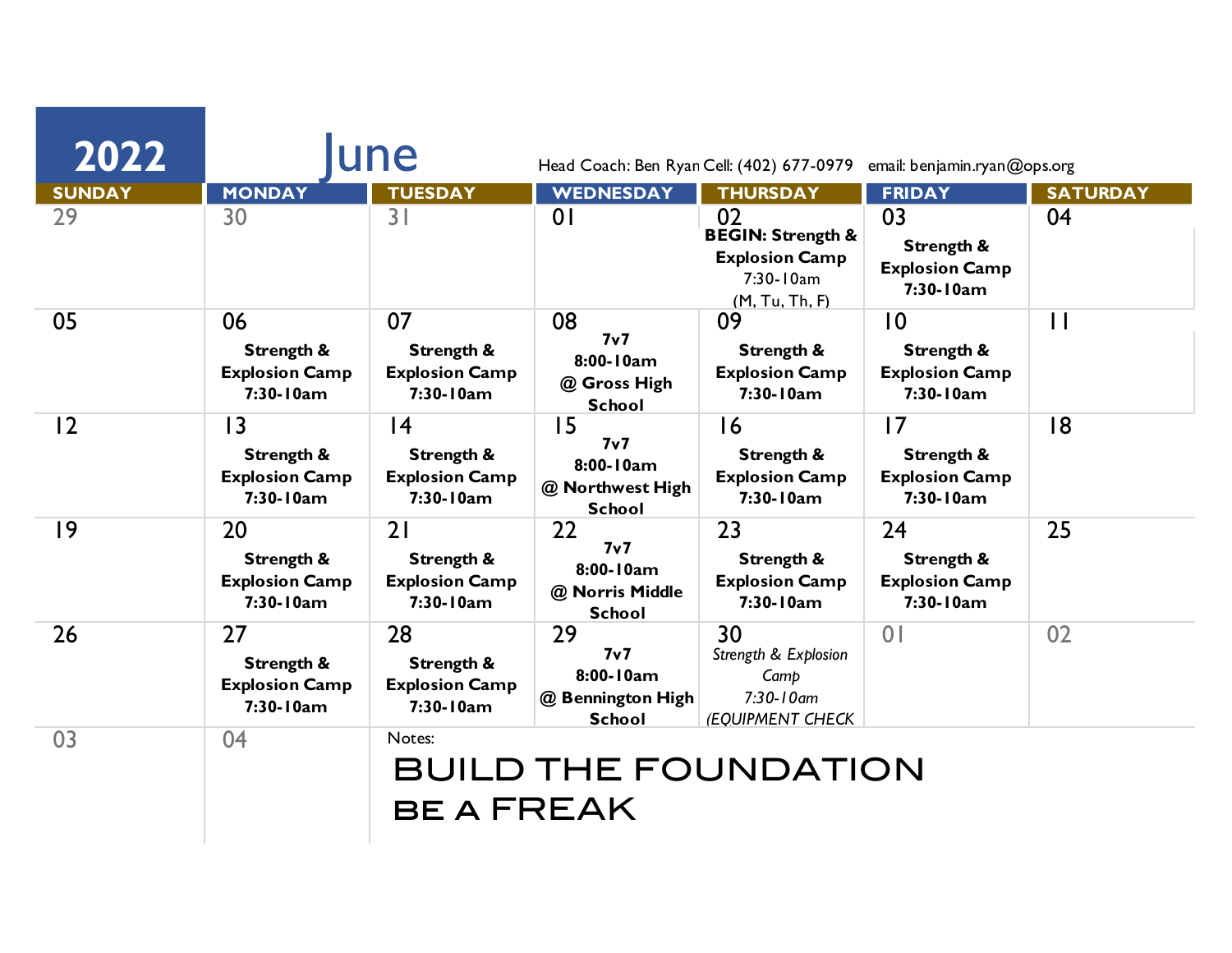| 2022           |                                                                                           | Head Coach: Ben Ryan Cell: (402) 677-0979<br>email: benjamin.ryan@ops.org |                                                        |                                                        |                                                                                        |                 |  |
|----------------|-------------------------------------------------------------------------------------------|---------------------------------------------------------------------------|--------------------------------------------------------|--------------------------------------------------------|----------------------------------------------------------------------------------------|-----------------|--|
| <b>SUNDAY</b>  | <b>MONDAY</b>                                                                             | <b>TUESDAY</b>                                                            | <b>WEDNESDAY</b>                                       | <b>THURSDAY</b>                                        | <b>FRIDAY</b>                                                                          | <b>SATURDAY</b> |  |
| 26             | 27                                                                                        | 28                                                                        | 29                                                     | 30                                                     | 0 <sup>1</sup><br>Strength & Explosion<br>Camp<br>$7:30 - 10$ am<br>(EQUIPMENT CHECK   | 02              |  |
| 03             | 04                                                                                        | 05                                                                        | 06                                                     | 07                                                     | 08                                                                                     | 09              |  |
|                | <b>OFF</b>                                                                                | <b>OFF</b>                                                                | <b>OFF</b>                                             | <b>OFF</b>                                             | <b>OFF</b>                                                                             |                 |  |
| $\overline{0}$ | $\mathbf{1}$                                                                              | 12                                                                        | 3                                                      | 4                                                      | 15                                                                                     | 16              |  |
|                | <b>Team Camp</b><br>$7:30-11am$                                                           | <b>Team Camp</b><br>$7:30-11am$                                           | <b>Team Camp</b><br>$7:30-11am$                        | <b>Team Camp</b><br>$7:30 - 11$ am                     | <b>Team Camp</b><br>7:30-11am                                                          |                 |  |
| 17             | 18<br><b>SCRIMMAGES @</b><br><b>Bennington High:</b><br>8-10am vs BHS<br>10am-12pm vs TBD | 9<br><b>Team Camp</b><br>$7:30-11am$                                      | 20<br><b>Team Camp</b><br>$7:30-11am$                  | 21<br><b>Team Camp</b><br>$7:30-11am$                  | 22<br><b>Team Camp</b><br>$7:30-11am$<br><b>End of Camp Team</b><br><b>Bonding 2pm</b> | 23              |  |
| 24             | 25<br>Strength &<br><b>Explosion resumes</b>                                              | 26<br><b>Strength &amp;</b><br><b>Explosion Camp</b><br>7:30-10am         | 27<br>Strength &<br><b>Explosion Camp</b><br>7:30-10am | 28<br>Strength &<br><b>Explosion Camp</b><br>7:30-10am | 29<br>Strength &<br><b>Explosion Camp</b><br>7:30-10am                                 | 30              |  |
|                | 0 <sub>1</sub>                                                                            | Notes:                                                                    |                                                        |                                                        |                                                                                        |                 |  |
| 31             |                                                                                           | <b>BUILD THE FOUNDATION</b>                                               |                                                        |                                                        |                                                                                        |                 |  |
|                |                                                                                           | <b>BE A FREAK</b>                                                         |                                                        |                                                        |                                                                                        |                 |  |